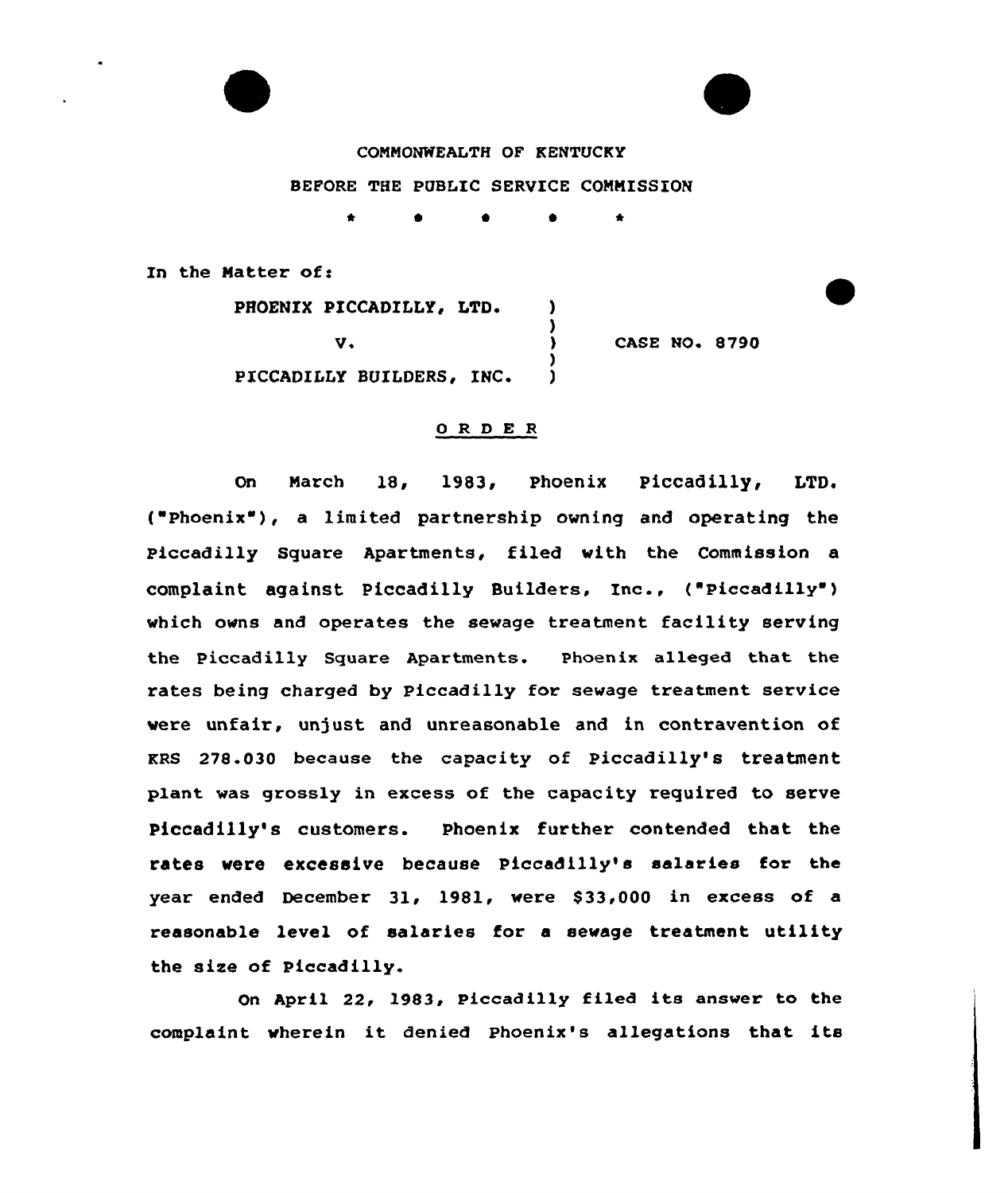rates were unfair, unjust and unreasonable. Phoenix responded to Piccadilly's answer on Nay 13, 1983, therein stating that said answer did not satisfy its complaint and reiterating the allegations contained in its original complaint. Phoenix further stated that its information and data requests had been delivered to piccadilly and requested that piccadilly respond to said requests in a timely manner. Copies of Phoenix's information and data requests and Piccadilly's responses to those requests were filed with the Commission on June 28< 1983, and the matter was set for hearing on July 19, 1983.

On July ll, 1983, Piccadilly filed <sup>a</sup> motion for <sup>a</sup> continuance of at least 2 weeks, citing settlemer negotiations with Phoenix which had delayed its preparation for the hearing. On July 15, 1983, the Commission granted a continuance and set the matter for hearing on August 10, 1983,

On July 28, 1983, Picadilly filed a motion to dismiss the complaint on the grounds that it was not a utility as defined by statute, and therefore, not subject to the Commission's jurisdiction. Piccadilly further contended that the statute defining "utility" was special legislation rather than general law and was therefore unconstitutional. On August 5, 1983, Phoenix filed its response opposing the motion to dismiss stating that Piccadilly was a utility under the jurisdiction of the Commission. In order to rule on the motion, the Commission cancelled the hearing scheduled for August 10, 1983, and deferred setting a new hearing date until a ruling could be made. On August 18, 1983, the Commission

 $-2-$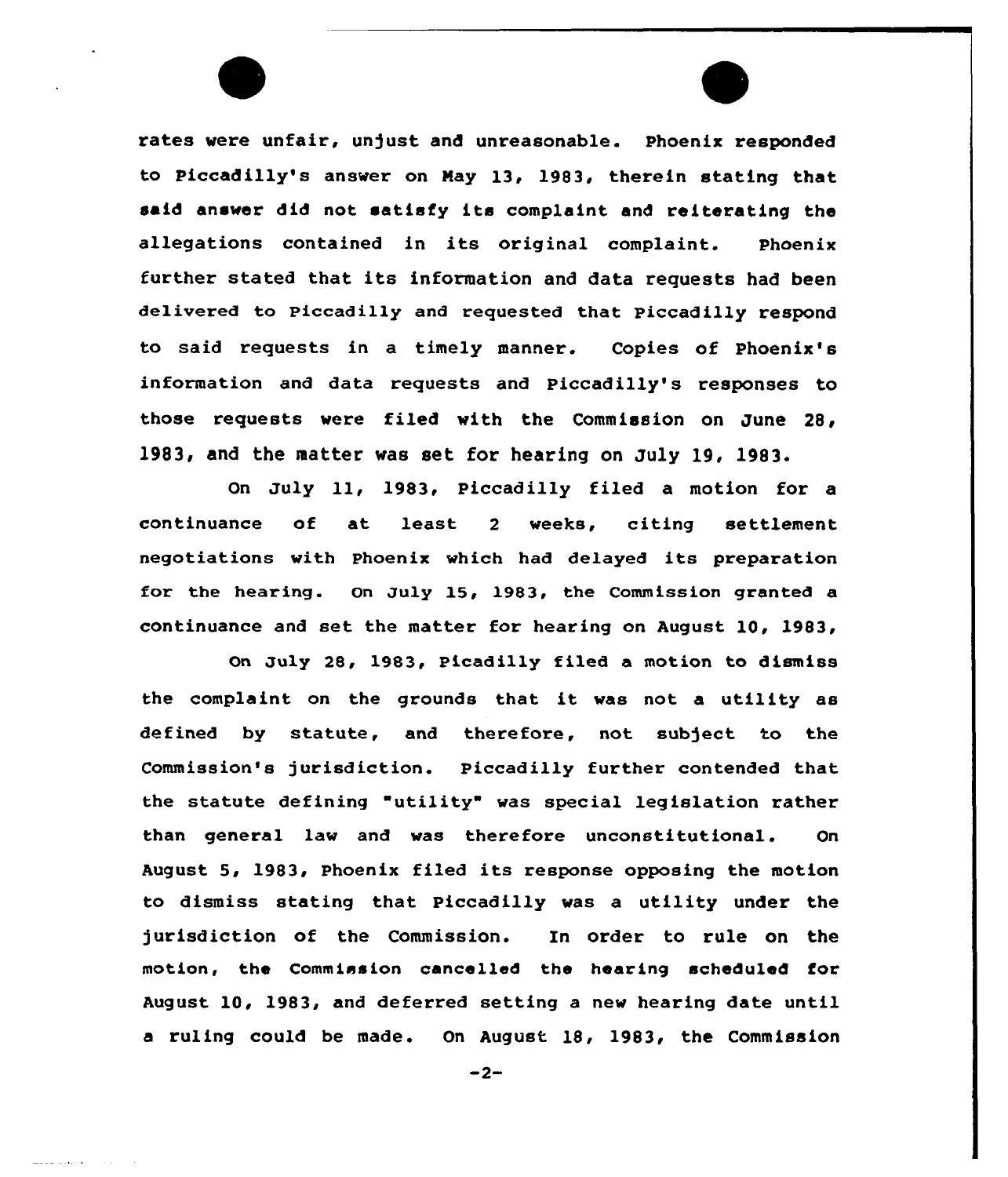

On August 31, 1983, the Commission rescheduled the hearing to September 23, 1983, at which time the hearing was held at the Commission's offices in Frankfort, Kentucky. Both parties were represented by counsel and each presented expert witnesses. Post-hearing briefs and replies thereto were submitted by November 7, 1983, and the information requested at the hearing has been filed with the Commission.

#### **COMMENTARY**

Piccadilly is a privately-owned utility providing extended aeration sewage treatment service in Jefferson County, Kentucky. Piccadilly provides service to approximately 35 residential customers, 25 commercial customers and 689 units in the Piccadilly Square Apartments. Piccadilly owned and operated the Piccadilly Square Apartments prior to January, 1981, at which time it sold the apartments to its adversary in this proceeding, Phoenix.

The sewage treatment facilities owned and operated by Pfccadilly have been in operation since 1971, and the rates charged by Piccadilly for sewage treatment service have been in effect since prior to this Commission's )urisdiction being extended to sewage treatment utilities in 1975. Piccadilly's sewage treatment facility includes four tanks with a combined capacity of 450,000 gallons per day ("GPD") all of which were constructed prior to 1975.

 $-3-$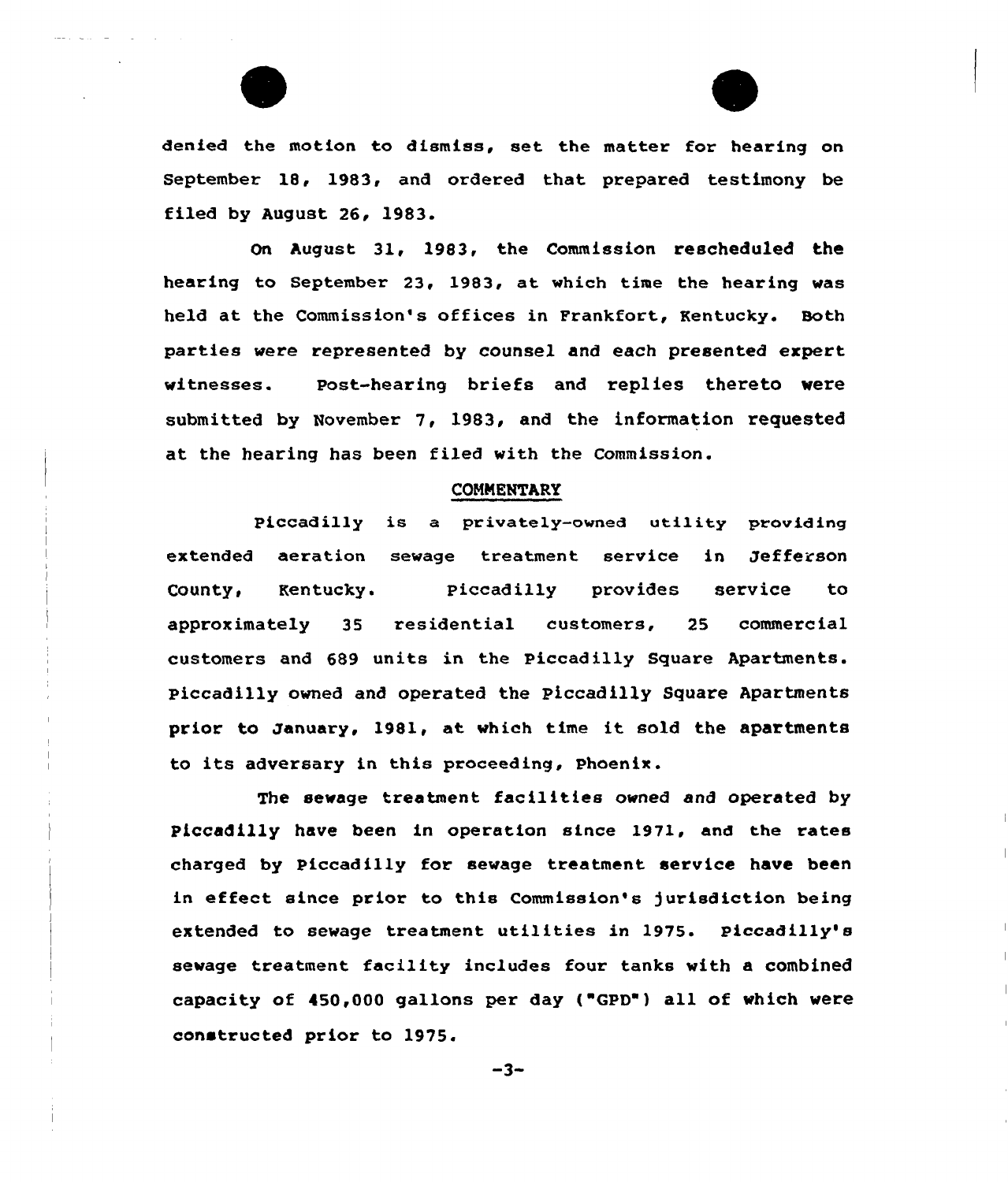# SCOPE OF COMPLAINT

In its original filing, with Piccadilly's operating results for calendar year 1981 as the basis for its complaint, Phoenix complained of Piccadilly's alleged excessive capacity and excessive salaries. In subsequent filings, particularly the prefiled testimony of Mr. M. Dell Coleman, utility rate consultant, Phoenix attempted to expand its complaint to include proposed adjustments related to Piccadilly's contributed property, accounts receivable and purchased water cost. These additions to the original complaint were based on a review of Piccadilly's operating results for calendar year 1982 and its responses to Phoenix's information and data requests.

The Commission is of the opinion and finds that the scope of this examination should be limited to Piccadilly's operating results for the calendar year 1982. As Mr. Coleman indicated, the data are more current and should better reflect present operating conditions. The Commission also finds that much of the data supplied by piccadilly in response to Phoenix's requests for information are relevant to this proceeding. However, this proceeding is not a rate case and has not been treated as such by the Commission. This case has been treated as a complaint proceeding in which the Commission's role is to decide whether (a) Phoenix has presented sufficient evidence to support its claims that Piccadilly's rates to it are unfair, unjust and unreasonable,

-4-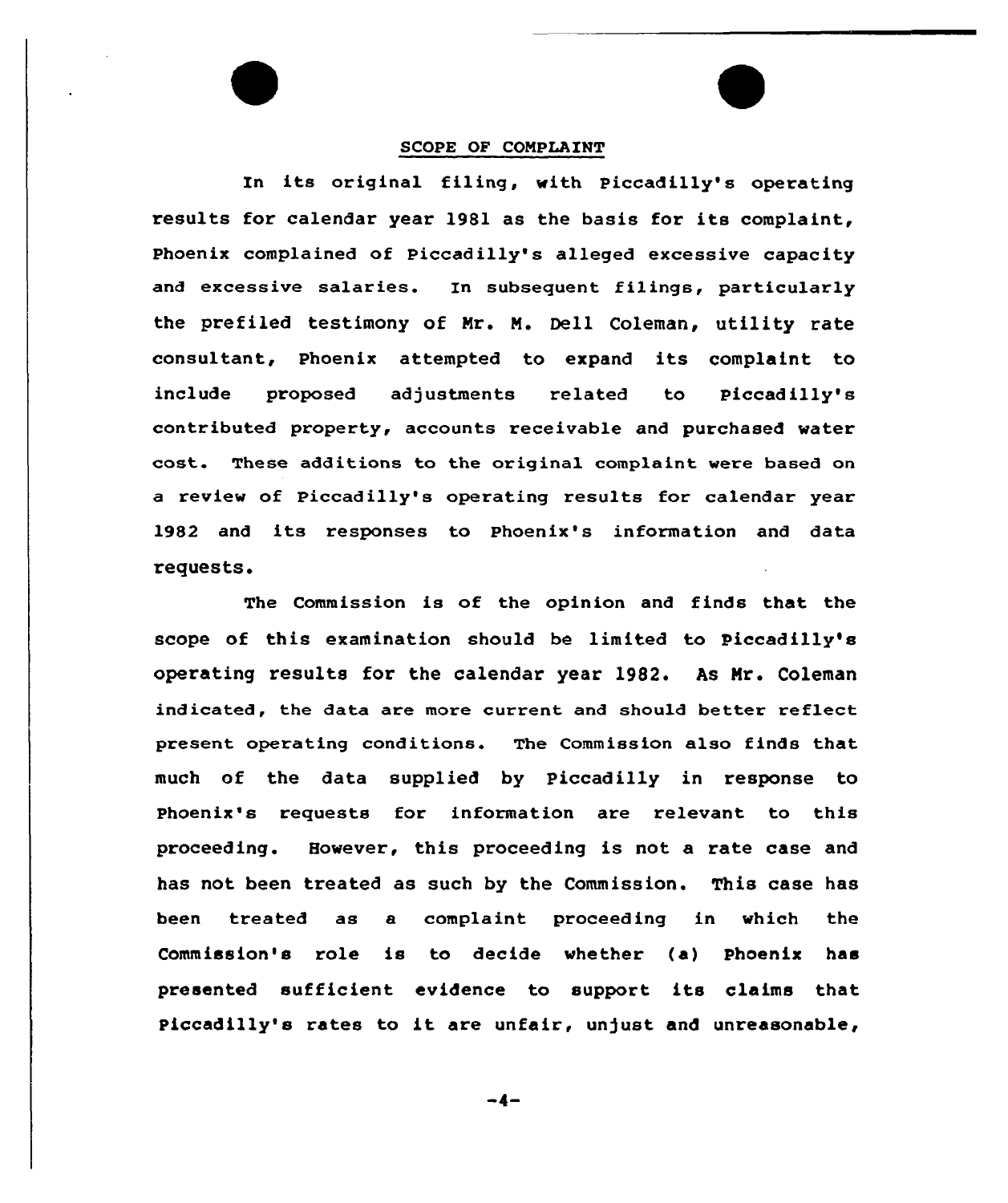

or (b) piccadilly has presented sufficient evidence to support its denial of the allegations made by Phoenix.

The Commission has evaluated the information contained in the record and the presentations of revenue requirements advanced by Phoenix and Piccadilly. As this is a complaint proceeding, the Commission has not conducted an in-depth investigation of Piccadilly's revenue requirements as would be done in a general rate case but has, instead, relied on the evidence as presented by the parties. Of the issues presented, the Commission is primarily concerned with the alleged excessive capacity of Piccadilly's treatment facilities. This does not mean that the Commission is unconcerned about the other issues raised by Phoenix and Piccadilly, but it is of the opinion that those matters could be better addressed in a rate case rather than a complaint proceeding. However, based on the case presented by the parties to this proceeding the Commission does not find sufficient evidence to initiate a show cause proceeding against Piccadilly at this time. Therefore, the scope of the Commission's review and decision in this matter has been limited to the issue of the capacity of Piccadilly's treatment facilities as it relates to Piccadilly's operations for calendar year 19B2.

## RESOLUTION OF NOTIONS

At the hearing of September 23, 1983, Piccadilly renewed its motion to dismiss the complaint on the grounds that it was not a utility subject to the Commission's

 $-5-$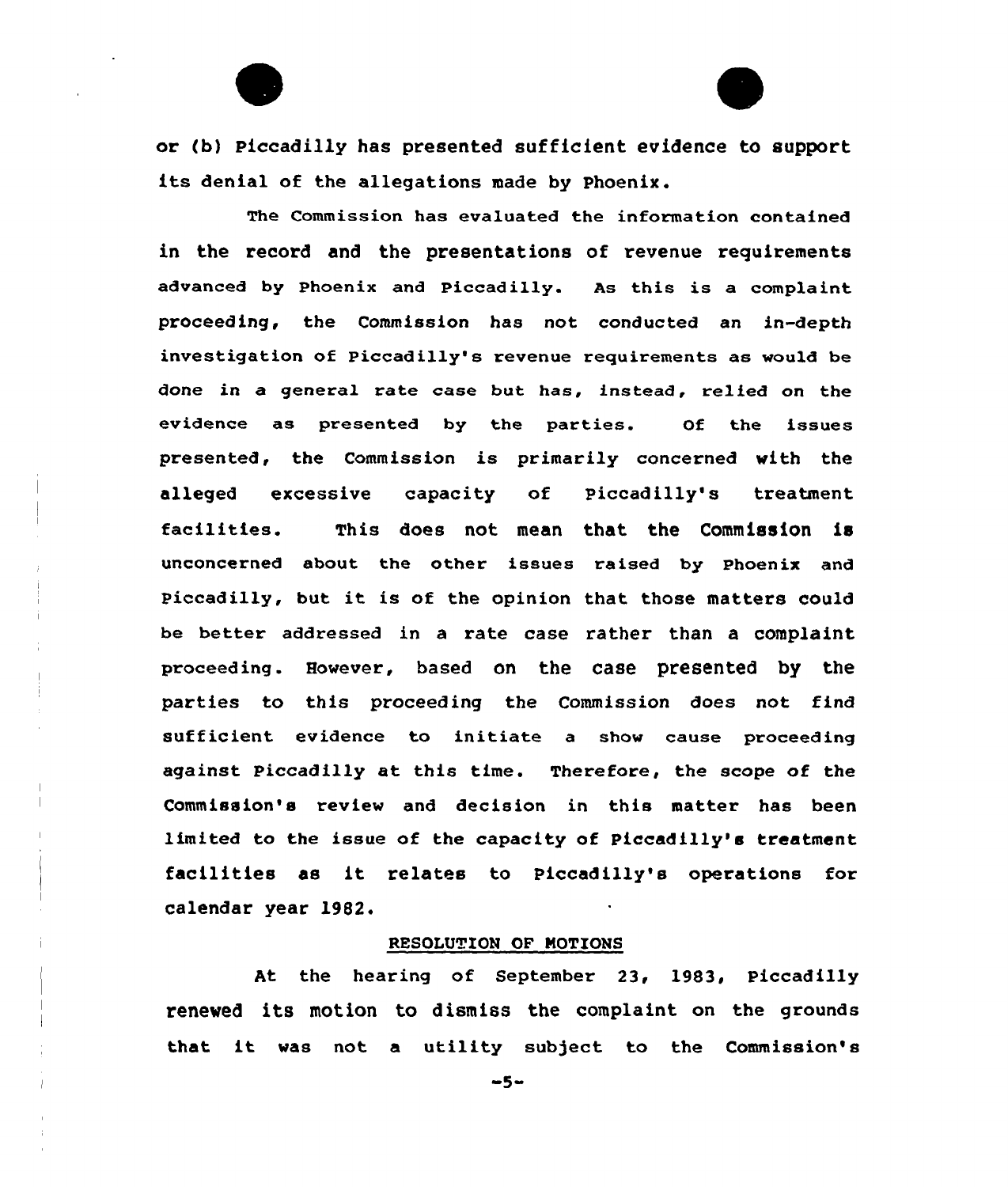

jurisdiction. The Commission is of the opinion that the renewed motion presents no substantive arguments that were not included in the original motion on which the Commission ruled in its Order of August 18, 1983. Absent any additional evidence on which to base an opinion, the Commission hereby affirms its Order of August 18, 1983, wherein it denied Piccadilly's motion to dismiss.

At the hearing of September 23, 1983, phoenix entered a motion to stxike the testimony of Piceadilly's witness, Nr. Charles E. Weiter of the Louisville and Jefferson County Depaxtment of Health ("Health Depaxtment"), on the gxounds that Mr. Weiter was presenting direct testimony rather than rebuttal to Nr. Coleman's direct testimony. This motion was repeated in Phoenix's post-hearing bxief. The Commission is of the opinion that, within the guidelines established by the hearing examinex, to which counsel for Piceadilly objected, the testimony of Mr. Weiter was rebuttal rather than direct testimony and should not be stricken from the record. Inasmuch as Mr. Weiter's oral testimony dealt specifically with Piccadilly's treatment capacity, which was the primary issue addressed by Mr. Coleman, the Commission is unable to accept Phoenix's argument. Fuxthermore, Phoenix has used its cross-examination of Mr. Weiter to argue its position in its poet-hearing brief. Therefore, Phoenix's motion to strike the testimony of Nr. Weiter is hereby denied.

 $-6-$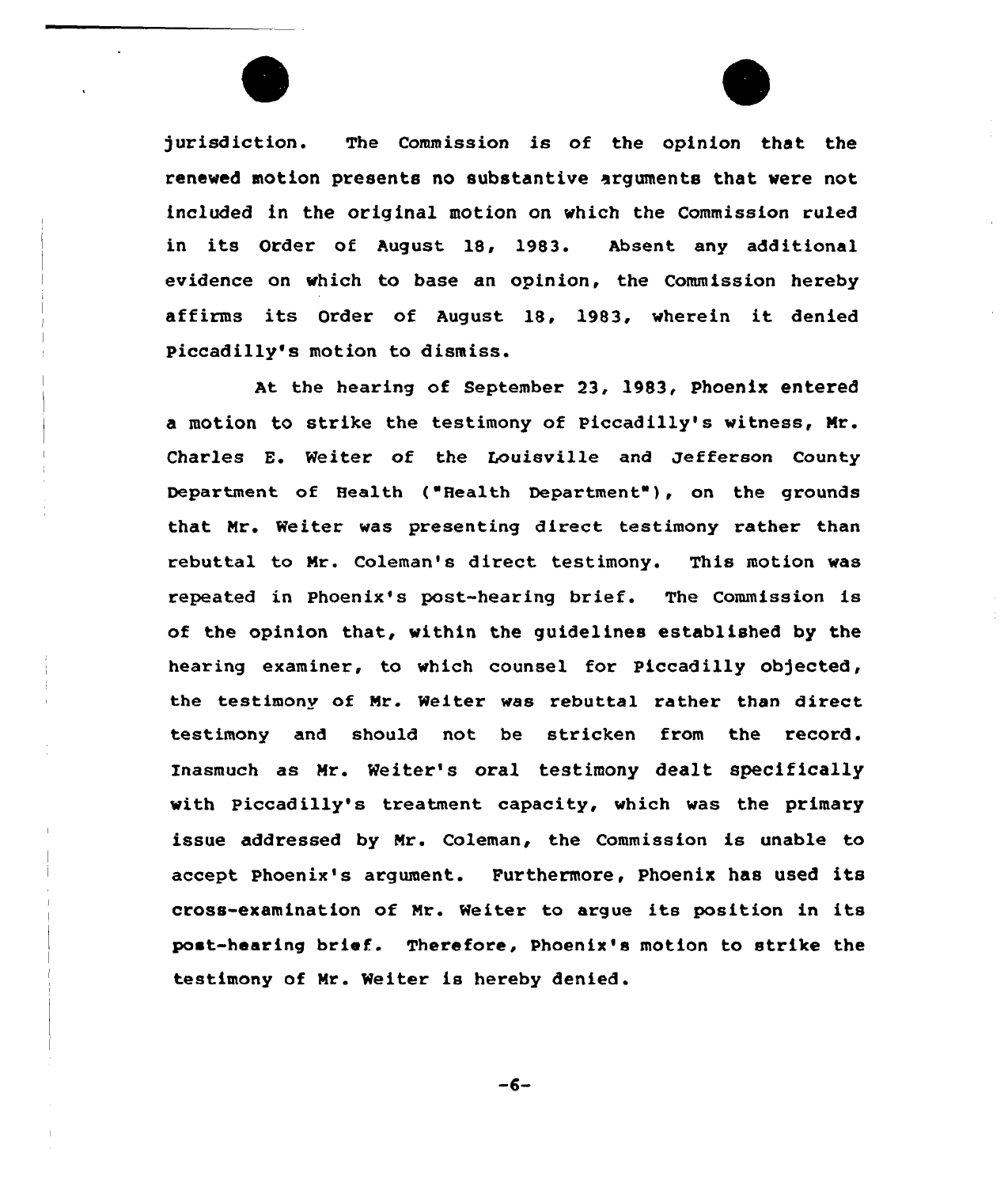#### FINDINGS IN THIS MATTER

l. In <sup>1973</sup> the sewage treatment facility now owned by Piccadilly Builders had <sup>a</sup> total treatment capacity of 200,000 GPD which the Health Department required to be expanded to accommodate the development in the service area. The Health Department also required that several additional improvements be made to improve the plant's effluent treatment efficiency.

2. The 200,000 CPD plant in service in 1973 provided secondary aeration treatment which complied with the then-existing requirements of the Health Department.

3. In September, 1973, the Health Department increased its requirements for effluent quality to require tertiary treatment for all facilities approved after the fall of 1973. These requirements would also result, in conversion of existing facilities to tertiary treatment at the time any increase was made to the nominal treatment capacity.

4. In 1973 the partnership of Ronald Hettinger and Paul Evola, which owned the treatment facility, anticipated that future development in the service area would eventually require capacity of approximately 450,000 GPD.

5. owners Hettinger and Evola, to provide for the anticipated capacity needs and to circumvent the impending requirements for tertiary treatment, obtained approval for expansion of the plant to 450,000 GPD in July, 1973, with the addition of a 250,000-gallon aeration tank.

-7-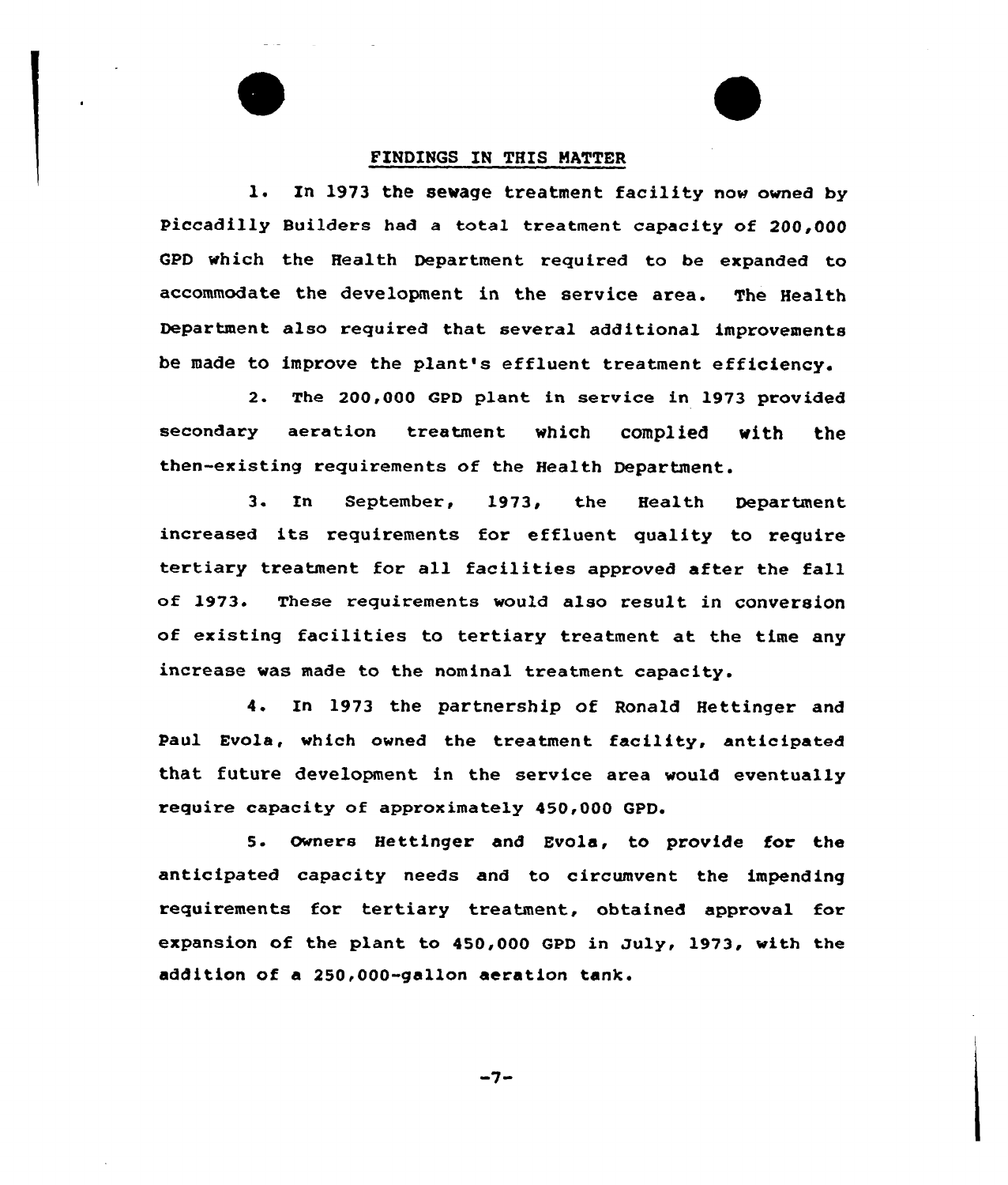6. Since the addition of the 250,000-gallon tank the actual flow into the plant has not exceeded 250,000 GPD and the original 200,000-gallon aeration tank has not been utilized except when maintenance was required on the 250,000 gallon aeration tank.

7. In order to meet existing Health Department requirements for committed capacity and reserve capacity, the facility would have had to have been expanded to 300,000 GPD in 1981 had it not already been expanded in 1973 to 450,000 GPD.

8. Any addition of capacity after 1973 would have resulted in conversion of the entire facility to tertiary treatment at a capital cost of at least \$150,000. Additional annual operating costs would be required to maintain such converted facilities.

9. Phoenix contended that since the actual flow had not exceeded 250,000 GPD that an increment of 50,000 GPD in 1973 would have provided sufficient capacity to serve Piccadilly's customers. However, in making this argument Phoenix ignored the testimony of its witness, Mr. Coleman, that it is not reasonable to expect <sup>a</sup> utility to operate at the exact capacity required to serve its customers.

10. Phoenix presented no evidence to refute the testimony of Piccadilly's witnesses, Mr. Ellis King, Sales Engineer for Straeffer Sales <sup>a</sup> Service, Inc., and Mr. James Spaulding, of James L. Spaulding, Consulting Engineers, concerning the costs of implementing tertiary treatment and

 $-8-$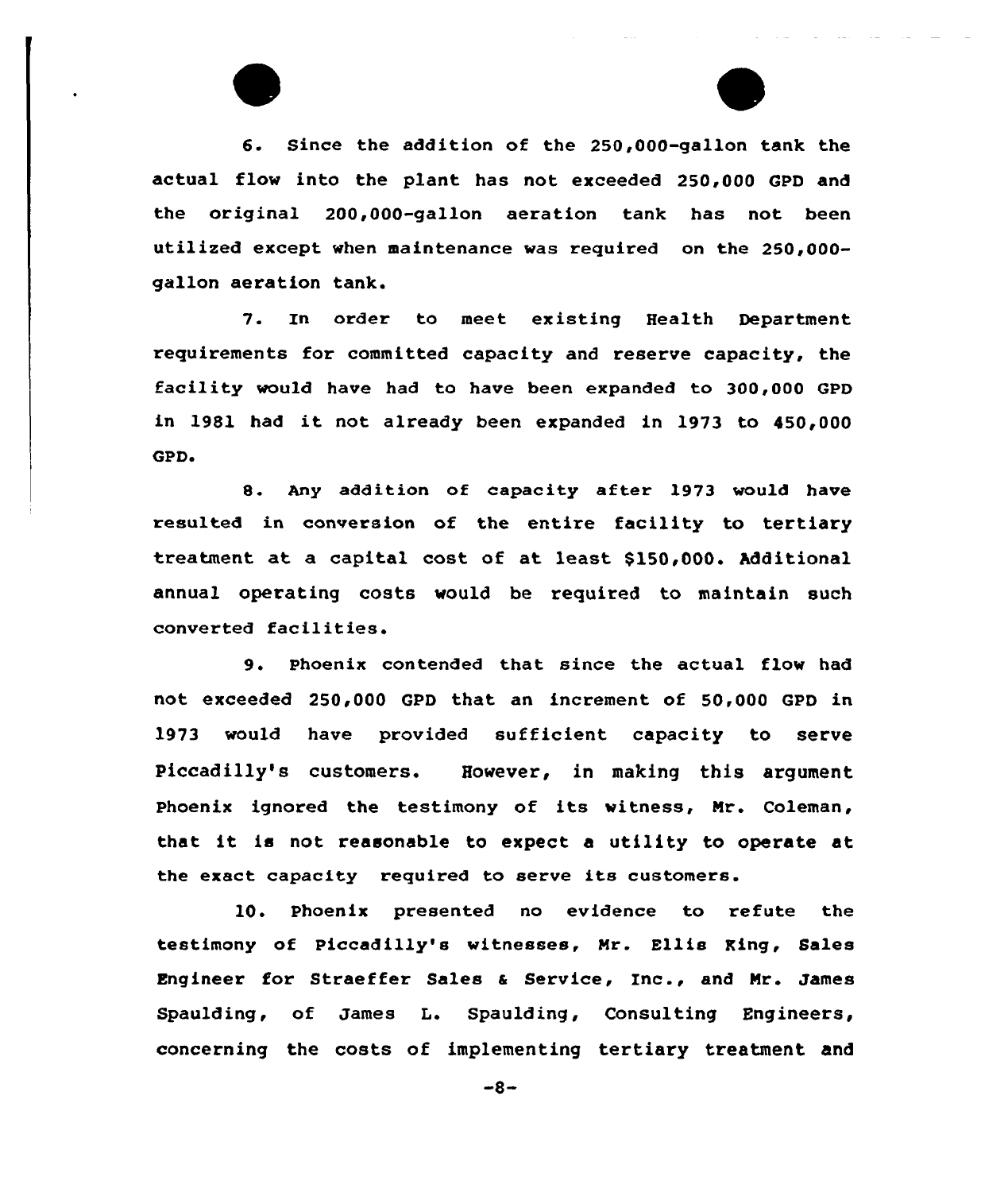the savings realized by Piccadilly by avoiding the conversion to tertiary treatment sometime after 19'73.

11. Phoenix has failed to prove the allegations contained in its complaint that the plant has such excess capacity that piccadilly's current rates are unfair, unjust and unreasonable. Furthermore, Phoenix presented no engineering studies or other evidence sufficient to overcome the evidence of Piccadilly that the plant expansion was necessary, at the very least as a cost savings measure.

12. The evidence presented by phoenix primarily indicated that the plant's capacity exceeded the minimum capacity required to serve the existing customers. This assertion was made by phoenix's witness who admitted no experience or education in engineering or plant design.

# ORDERS IN THIS NATTER

On the basis of the matters set forth herein and the evidentiary record in this case, the Commission:

HEREBY ORDERS that by affirmation of the Order of August 18, 1983, the motion by Piccadilly to dismiss this proceeding be and it hereby is denied.

IT IS FURTHER ORDERED that the motion by Phoenix to strike the testimony of Nr. Charles Weiter from the record in this proceeding be and it hereby is denied.

IT IS FURTHER ORDERED that the rates proposed by Phoenix are unfair, unjust and unreasonable and are therefore denied

-9-